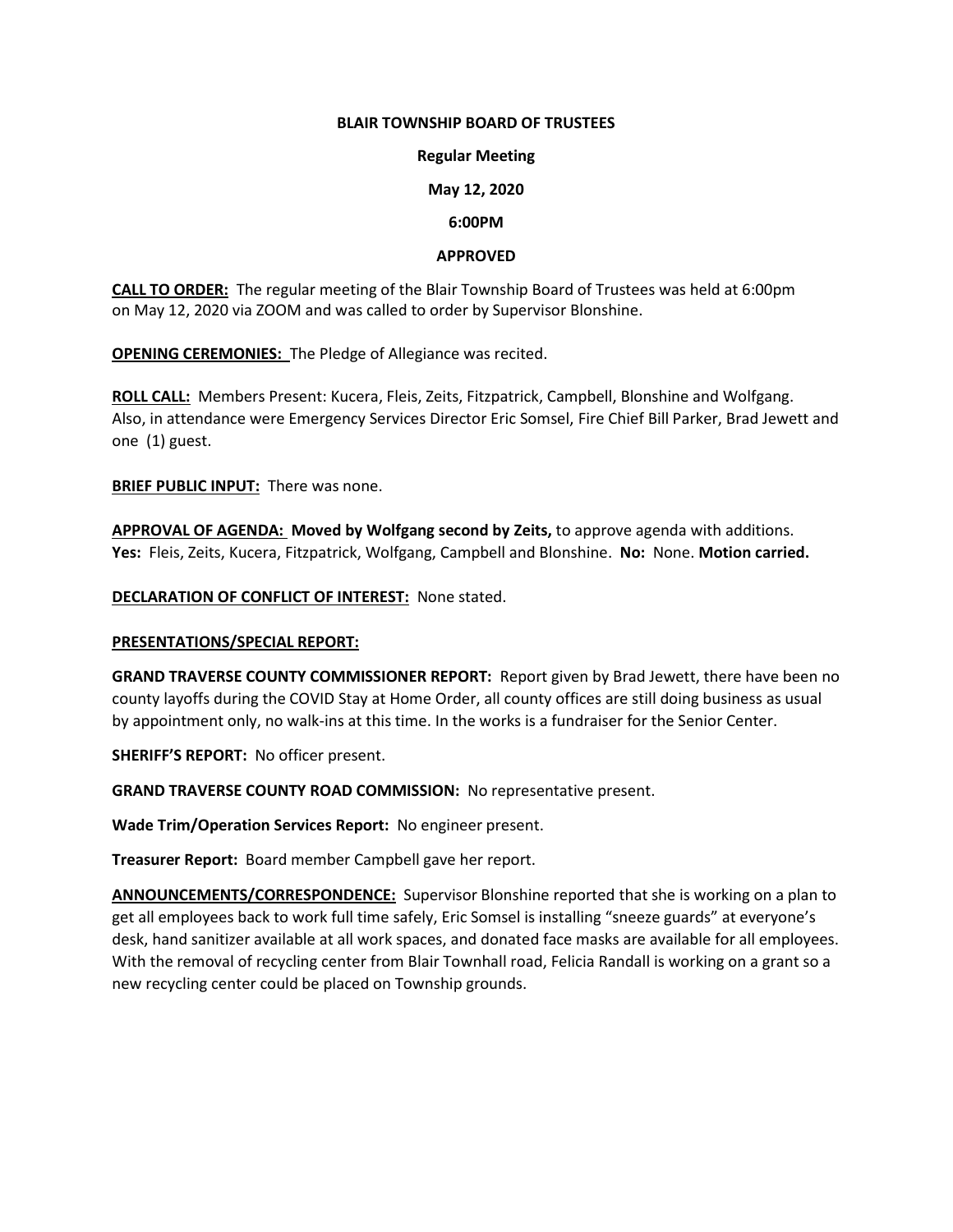#### **CONSENT CLAENDAR**

| <b>FUND</b>         | <b>CHECK NUMBERS</b> | <b>TOTALS</b> | <b>REPORTS</b>                   |
|---------------------|----------------------|---------------|----------------------------------|
| Pooled Operating    | #3810-3890           | \$124,716.23  | <b>Emergency Services Report</b> |
| Trust & Agency Fund | #NONE                | \$0.00        | Water Dept. Report               |
| Tax Account         | #NONE                | \$0.00        | Supervisor/Zoning Report         |
| Payroll Check       | #1495-1502           | \$21,487.21   | <b>Minutes Regular Meeting</b>   |
| Direct Deposits/EFT |                      | \$115,610.69  | April 14, 2020                   |

**Moved by Wolfgang second by Blonshine** to approve the consent calendar as presented. **Yes:**  Blonshine, Campbell, Wolfgang, Fitzpatrick, Fleis, Kucera, and Zeits**. No:** None. **Motion carried.**

### **UNFINISHED BUSINESS:** There was none.

### **NEW BUSINESS:**

## **A. Public Hearings**

**2020/2021 Fiscal Year Fire & Police Fund-2.5 Mills Levied** Open Public Hearing at 06:24PM, **No Public Input**, Closed at 06:25PM

**2020/2021 Fiscal Year Ambulance Fund-1.4629 Mills Levied** Open Public Hearing at 0625PM, **No Public Input**, Closed at 06:26PM

**2020/2021 Fiscal Year General Fund-.8045 Mills Levied** Open Public Hearing at 06:26PM, **No Public Input**, Closed at 06:27PM

**2020/2021 Fiscal Year Liquor Law Fund**

Open Public Hearing at 06:27PM, **No Public Input**, Closed at 06:28PM

**2020/2021 Fiscal Year Metro Act Fund**

Open Public Hearing at 06:28PM, **No Public Input**, Closed at 06:29PM

# **2020/2021 fiscal Year Silver Lake Milfoil**

Open Public Hearing at 06:29PM, **No Public Input**, Closed at 06:30PM

Board member Fitzpatrick lost internet connection this time.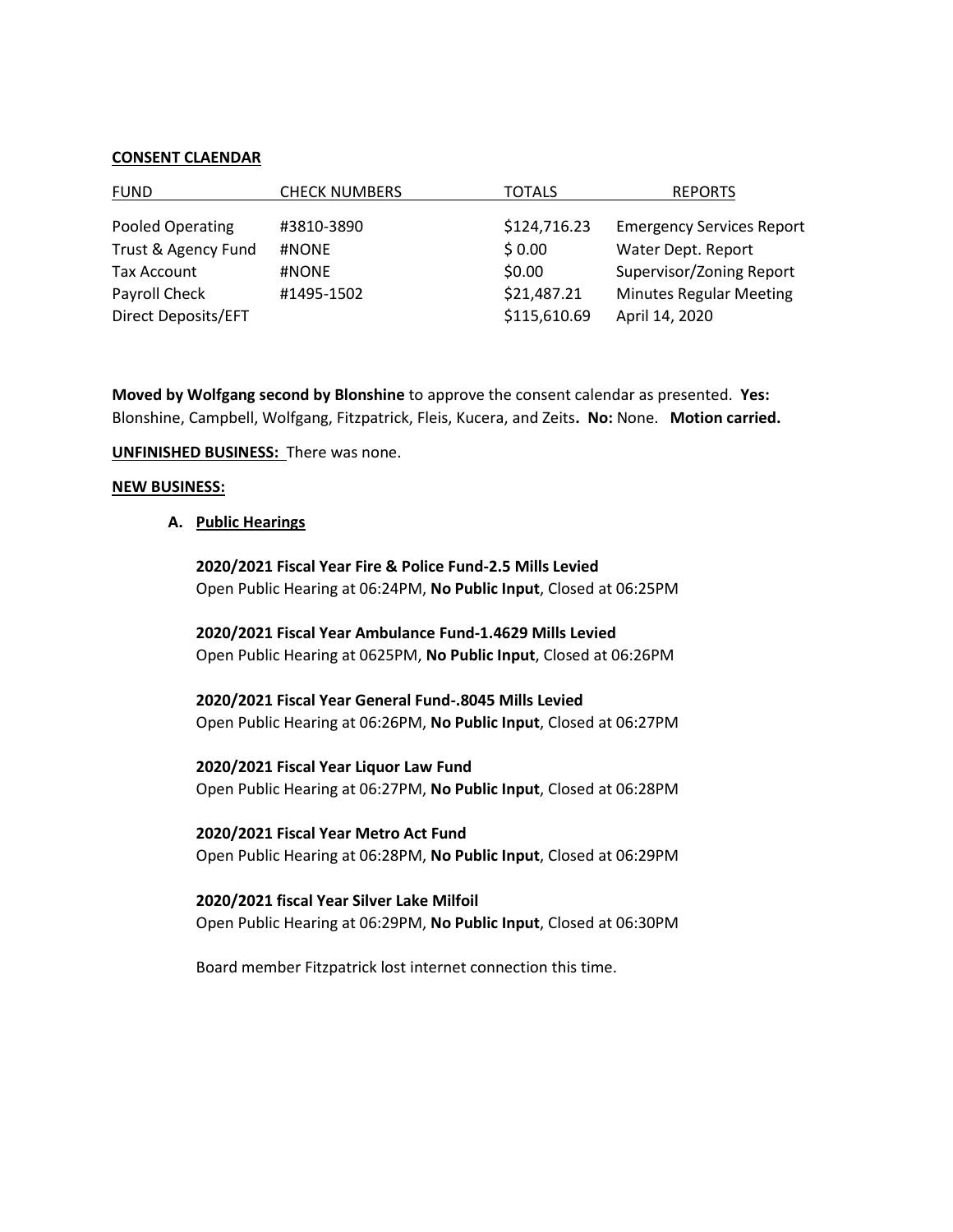## **B. EMS Budget Amendment**

 Board member Wolfgang explained that this amendment was needed to transfer the money from the EMS Memorial Fund to the EMS budget to pay for the T-shirts for the Hoops for Gabriella fund raiser.

**Moved by Wolfgang second by Fleis** to Increase Revenue line item 210-000-674.000 Donations by \$592.00 and Increase Expenditure line item 210-651-740.000 Supplies by \$592.00. **Yes:** Campbell, Fleis, Kucera, Blonshine, Zeits and Wolfgang. **No:** None. **Motion carried.**

## **C. Sewer Budget Amendment**

Board member Wolfgang explained that two expenditure lines were adopted at the wrong amounts, they were missing a zero.

**Moved by Wolfgang second by Blonshine** to amend the current budget 2019-2020 Utilities line item 590-527-920.000 to \$10,000.00 and the Treatment line item 590-527-956.002 to \$20,000.00. **Yes:** Kucera, Wolfgang, Fleis, Blonshine, Campbell, Zeits. **No:** None. **Motion carried.**

### **D. Townhall and Ground Budget Amendment**

Board member Wolfgang stated that when the budget was adopted the board has budgeted wages for a maintenance person, which we have not had for the entire fiscal year so the budget needs to be amended.

**Moved by Blonshine second by Kucera** to amend line items: 101-265-702.000 Salaries/Wages from \$29,551.00 to Zero, 101-265-705.000 Holiday Pay from \$1,337.00 to Zero, and 101-265-714.000 FICA from \$2,363.00 to Zero due to having no maintenance person for the entire Fiscal Year. **Yes:** Blonshine, Kucera, Zeits, Wolfgang, Fleis, Campbell. **No:** None. **Motion carried.** 

#### **E. Renewal of Contract with Fieldwork Services**

**Moved by Kucera second by Wolfgang** to renew the contract for fiscal year of July—June 30, 2021 with Fieldwork Services. **Yes:** Zeits, Campbell, Wolfgang, Blonshine, Kucera, Fleis. **No:** None. **Motion carried.** 

#### **F. Settlement History from Grand Traverse County**

Receive and File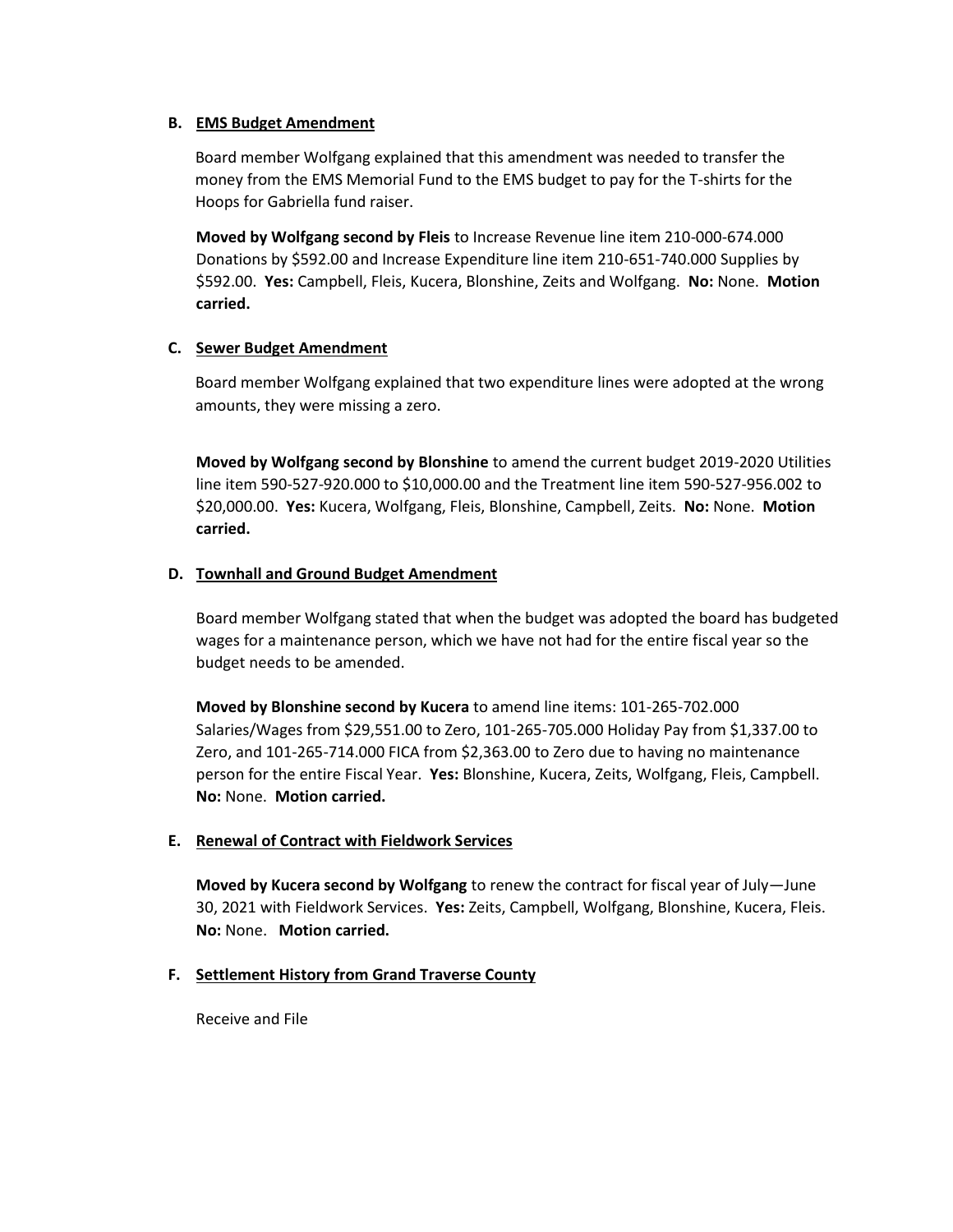## **G. Warrant for Collection of Unpaid Personal Property Taxes**

Receive and File

## **H. Township Newsletter-Summer 2020**

Minor changes were discussed.

**Moved by Wolfgang second by Zeits** to accept Summer 2020 Blair Township Newsletter with corrections. **Yes:** Blonshine, Wolfgang, Campbell, Fleis, Kucera, Zeits. **No:** None. **Motion carried.** 

# **I. Hiring Kim Deleon for EMS Billing Research**

**Moved by Wolfgang second by Zeits** to approve hiring Kim DeLeon as an independent contractor at \$26.00/hr to assist and research EMS and Fire billing software. **Yes:** Fleis, Zeits, Campbell, Wolfgang, Blonshine, Kucera. **No:** None. **Motion carried.** 

# **J. Surplus Air Packs**

**Moved by Wolfgang second by Blonshine** to donate 12 Scott SCBA air packs and 26 air bottles to the Regional Training Center for training purposes only. **Yes: Campbell, Kucera, Blonshine, Zeits, Wolfgang, Fleis. No:** None. **Motion carried.** 

**Moved by Wolfgang second by Blonshine** to declare 10 Scott SCBA air packs surplus and dispose of them properly. **Yes:** Wolfgang, Campbell, Zeits, Fleis, Blonshine, Kucera. **No:**  None. **Motion carried.** 

Board member Fitzpatrick rejoined the meeting at this time.

# **K. Chief Parker's Education Reimbursement**

 Emergency Services Director Somsel stated that the education policy was not followed by Chief Parker, as he did not have prior approval from the board before taking these classes. One was a History class and the other was a Fire Administration class.

**Moved by Blonshine second by Fleis** to reimburse Chief Parker for fifty percent of his Fire and Emergency Service Administration class in the amount of \$310.53. **Yes:** Blonshine, Kucera, Fleis, Zeits, Fitzpatrick, Wolfgang. **No:** Campbell. **Motion carried.**

# **L. Resolution #2020-03 Local Governing Body Resolution for Charitable Gaming Licenses**

**Moved by Wolfgang second by Blonshine** to adopt Resolution #2020-03 Local Governing Body Resolution for Charitable Gaming Licenses. **Yes:** Campbell, Kucera, Zeits, Fitzpatrick, Wolfgang, Blonshine, Fleis. **No:** None. **Motion carried.**